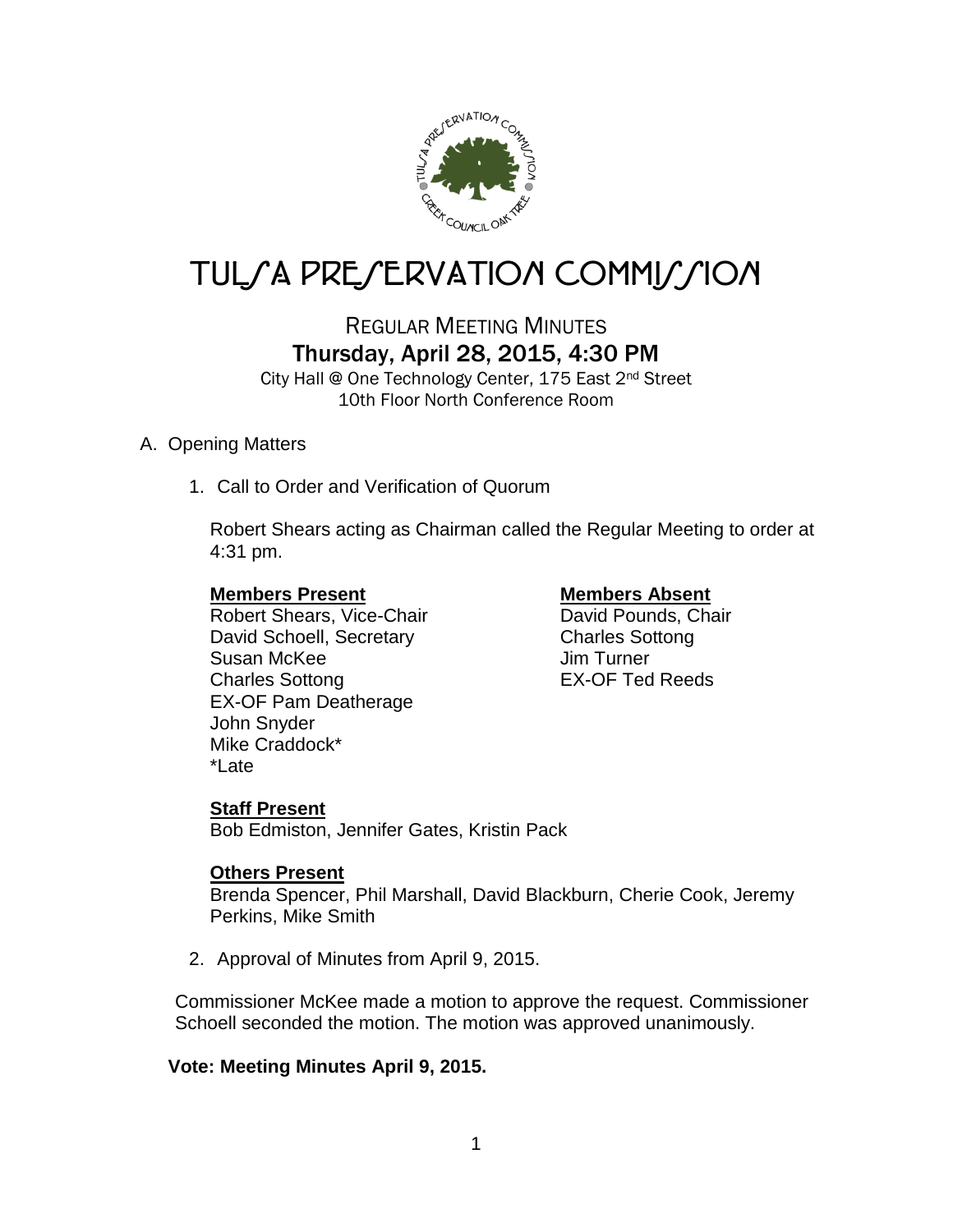# **In Favor Opposed Abstaining Not Present**

- 1. Shears
- 2. Schoell Neal
- 
- 
- 5. Sottong
	- 4. Disclosure of Conflicts of Interest None.
- B. Actionable Items
	- 1. **Review of National Register Nomination, Sally Ann Apartments** 1309-1311-1313, 1310-1312-1314 S. Jackson Ave. Lynda Ozan, State Historic Preservation Office

Lynda Ozan was not present due to illness. Brenda Spencer from Spencer Preservation presented the National Register Nomination for Sally Ann Apartments.

Commissioner Schoell made a motion to the property eligible for the National Register. Commissioner McKee seconded the motion. The motion was approved unanimously.

#### **Vote: National Register Nomination, Sally Ann Apartments**

| <u>In Favor</u> |            | <b>Opposed</b> | <b>Abstaining</b> | <b>Not Present</b> |
|-----------------|------------|----------------|-------------------|--------------------|
|                 | 1. Shears  |                |                   | Pounds             |
|                 | 2. Schoell |                |                   | <b>Neal</b>        |
|                 | 3. McKee   |                |                   | Turner             |
|                 | 4. Snyder  |                |                   |                    |
|                 | 5. Sottong |                |                   |                    |

- 6. Craddock
- 2. **COA-15-14 / 2324 E. 17th St.** (Yorktown)

Applicant: Phil Marshall *COA Subcommittee Review Date: None*

- Request:
- 1. Construct dry-stack wall along interior alley from East  $17<sup>th</sup>$  Street South *This would amend the previous December 11, 2014 TPC approval to extend a retaining wall with reclaimed stone and matching mortar.*
- 2. Construct 3.5 ft. fence along interior alley from East  $17<sup>th</sup>$  Street South *This would amend from previous December 11, 2014 TPC approval of a 5 ft. fence.*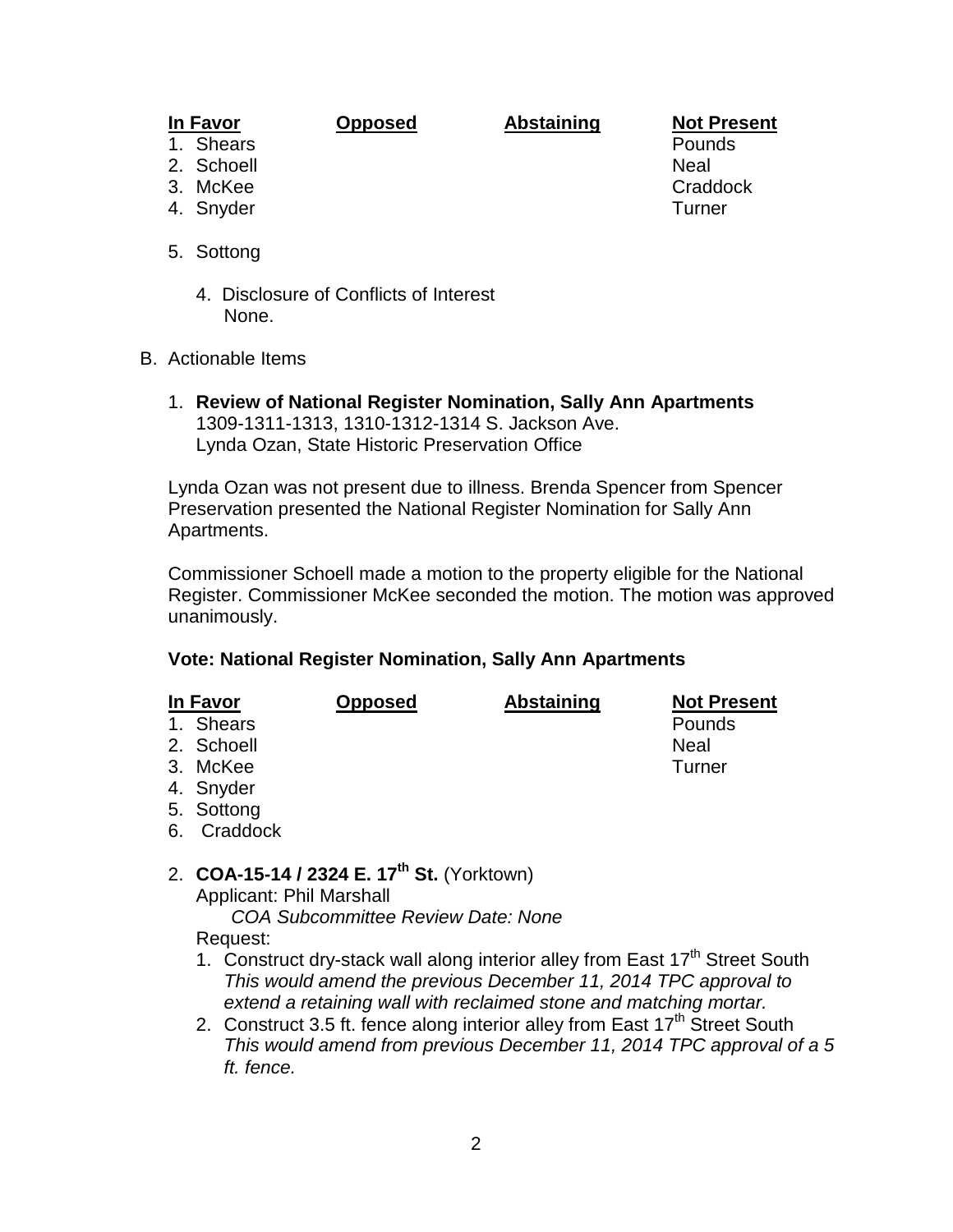- 3. Place three light poles with two bracket attachment with the Barnard Trace name according to site plan submitted
- 4. Add light fixtures to retaining wall columns along East 17<sup>th</sup> Place South

Kristin presented the application to the Commission and the applicant and the applicant, Phil Marshall, was present at the meeting.

The applicant stated he would like boulders instead of retaining wall for Request 1, and he wanted to a 3.5 ft. fence due the private covenants placed on the property for Request 2. The applicant stated for Request 3 there are light poles all over Tulsa, and since Barnard Trace is a new development, he would like sign for visitors and would prefer a plaque like the Gillette Historic District's sign.

Ex-Officio Deatherage asked if it is one bracket attachment instead of two, and if it would have a logo. Applicant answered it would one attachment and no logo. Commission Schoell asked if the boulders presented in the PowerPoint presentation are the same. Applicant answered they are similar. The Commission discussed the boulders and the current retaining wall around the south side of the property.

Commissioner Schoell made a motion to deny the applicant's request. Commissioner Sottong seconded the motion. The motion was approved by majority. Guidelines cited: G.1.3, G.1.5.

## **Vote: 2324 E. 17th St. (Yorktown)**

| In Favor |            | <b>Opposed</b> | <b>Abstaining</b> | <b>Not Present</b> |
|----------|------------|----------------|-------------------|--------------------|
|          | 1. Shears  | Craddock       |                   | Pounds             |
|          | 2. Schoell |                |                   | Neal               |
|          | 3. McKee   |                |                   | Turner             |
|          | 4. Snyder  |                |                   |                    |
|          | 5. Sottong |                |                   |                    |

Commissioner Craddock made a motion to approve Request 2,3, and 4 with amendment to the bracket attachments to match Gillette Historic District bronze sign of 24 inches by 24 inches Commissioner McKee seconded the motion. The motion was approved by unanimously. Guidelines cited: G.1.3, G.1.4, G.3.1.

### **Vote: 2324 E. 17th St. (Yorktown)**

| In Favor   | <b>Opposed</b> | <b>Abstaining</b> | <b>Not Present</b> |
|------------|----------------|-------------------|--------------------|
| 1. Shears  |                |                   | Pounds             |
| 2. Schoell |                |                   | <b>Neal</b>        |
| 3. McKee   |                |                   | Turner             |
| 4. Snyder  |                |                   |                    |
| 5. Sottong |                |                   |                    |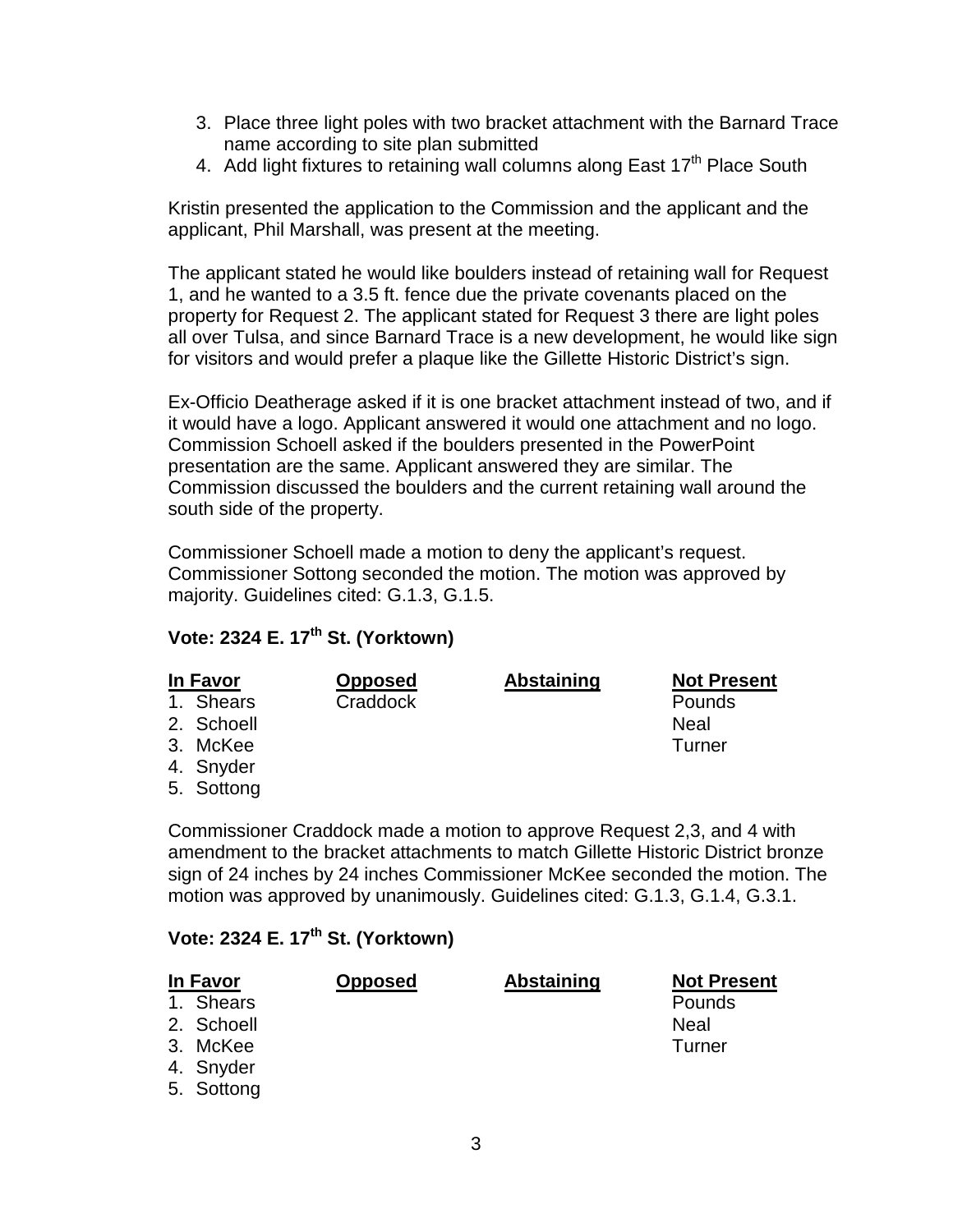- 6. Craddock
- 3. **COA-15-11 / 1515 S. Rockford Ave.** (Swan Lake) Applicant: Jeremy Perkins for Fundus Praedium LLC

*COA Subcommittee Review Date: April 21, 2015*

Request:

- 1. Construct new porch railings and columns according to drawings submitted
- 2. Replace original, wood windows with clad exterior, wood interior windows
- 3. Replace non-original door with door submitted

Kristin presented the application to the Commission and the applicant and the applicant's representative, Jeremy Perkins, was present at the meeting.

The applicant's representative stated the trim and jam would stay the same, and he brought a sample. Perkins stated the windows will be replaced with the same light. Commissioner Shears asked if any window need to be replaced. Perkins stated the windows on the rear of the building and the north side of the buildings.

Commissioner Schoell made a motion to approve Request 1 and 3. Commissioner Shears seconded the motion. The motion was approved by majority. Guidelines cited: A.6.4, A.6.5, A.3.3.

#### **Vote: 1515 S. Rockford Ave. (Swan Lake)**

| In Favor   | <b>Opposed</b> | <b>Abstaining</b> | <b>Not Present</b> |
|------------|----------------|-------------------|--------------------|
| 1. Shears  | Craddock       |                   | Pounds             |
| 2. Schoell |                |                   | Neal               |
| 3. McKee   |                |                   | Turner             |
| 4. Snyder  |                |                   |                    |
| 5. Sottong |                |                   |                    |

Commission Schoell noted there was no enough pictorial evidence to show the windows cannot be repaired.

Commissioner Snyder made a motion to approve Request 2. Commissioner Sottong seconded the motion. The motion failed due to a tied vote. Guidelines cited: A.4.1, A.4.4, A.4.5.

#### **Vote: 1515 S. Rockford Ave. (Swan Lake)**

| In Favor                | <b>Opposed</b>           | <b>Abstaining</b> | <b>Not Present</b> |
|-------------------------|--------------------------|-------------------|--------------------|
| 1. Snyder<br>2. Sottong | Schoell<br><b>Shears</b> |                   | Pounds<br>Neal     |
|                         |                          |                   |                    |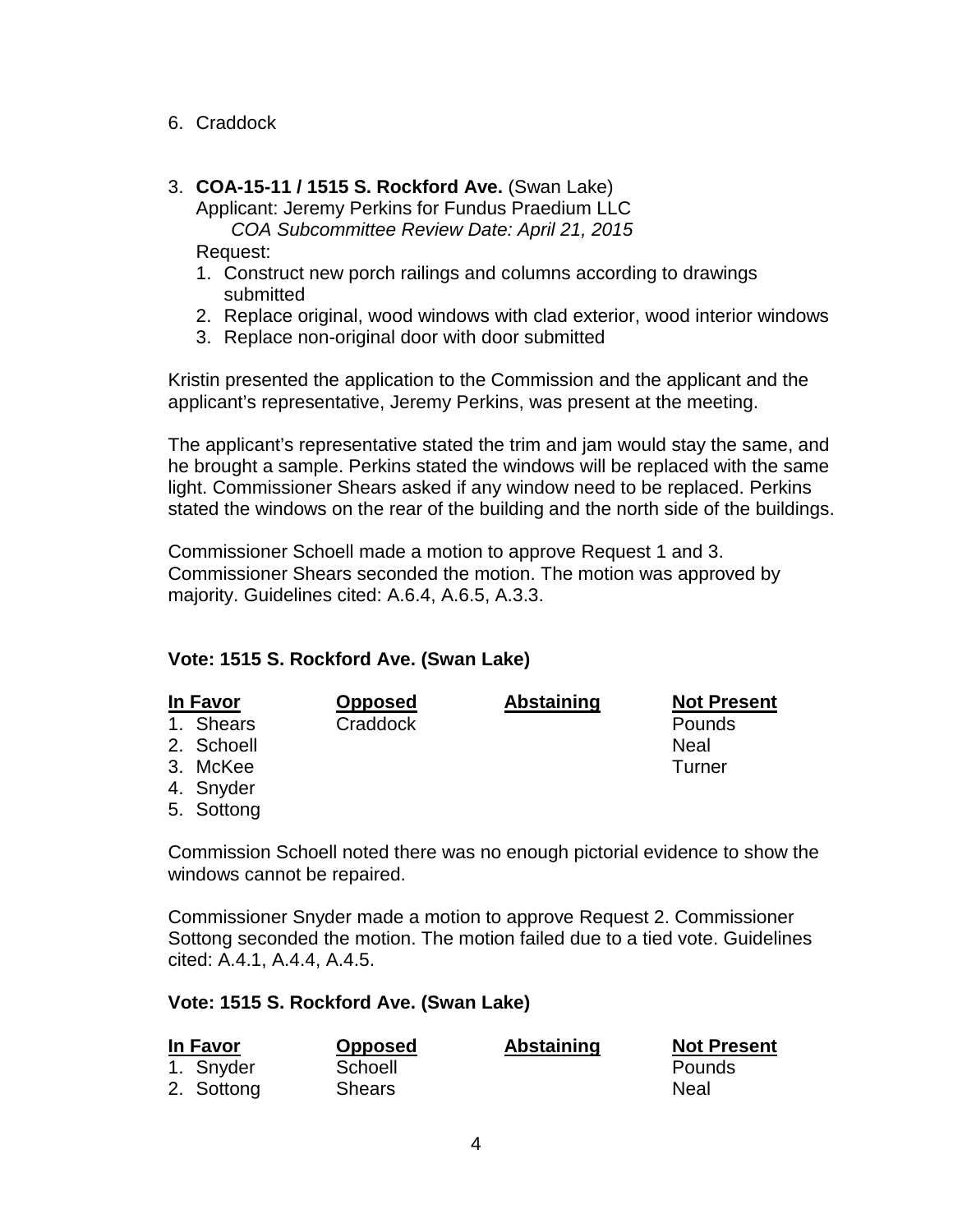3. Craddock McKee Turner

4. **COA-15-13 / 1732 S. Madison Ave.** (N. Maple Ridge) Applicant: David Blackburn for Chuck and Diane Fessler *COA Subcommittee Review Date: April 21, 2015*

Request:

- 1. Construct rear garage addition according to plans submitted
- 2. Extend original driveway entry width 3 feet with matching concrete and curb cut design according to plans submitted

Jennifer presented the application to the Commission and the applicant's representative, former Commissioner David Blackburn, was present at the meeting.

Applicant's representative stated for the siding on the addition and where there is fire damage, the applicants will use Hardie Board smooth lap siding. From the fire damage, the original siding is splinting and breaking. Blackburn stated for the driveway addition, the applicants will match what was in the survey photo.

Commissioner Schoell gave the COA Subcommittee report and stated the addition is barely visible from the public right of way and there was a recommendation made to the window that will not be seen. Jennifer stated most of the discussion from the COA Subcommittee was in regards to materials being used and maintaining the flare at the base of the house. Blackburn stated the applicants would like to take off the flare off the entire side of the house. Staff noted the proposal for the addition is with the flare. The Commission noted it would change the architectural detailing of the house and asked how the applicants would make the flare flat. Blackburn answered he would return the flare behind the fence and have it flat the rest of the length of the house. Commissioner Shears asked if they could offset the garage. Blackburn answered the turn for a car to go into the garage would be tight, and with an offset, they would lose a foot. Commissioner McKee asked about making the garage detached. Black answered the applicants could not because of the requirement to be set back from the property line.

The Commission added a third request to remove and replace existing lower siding on north and partial east side with Hardie Board smooth lap siding to match existing profile and flare.

Commissioner Schoell made a motion to approve Request 1, 2, and 3. Commissioner Schoell seconded the motion. The motion was approved unanimously. Guidelines cited: B.1.1, B.1.2, B.1.3, B.1.4, B.4.1, B.4.2, B.3.1, B.3.2, B.3.3, B.6.2, B.6.1, B.6.3, G.2.2, G.2.3.

#### **Vote: 1732 S. Madison Ave. (N. Maple Ridge)**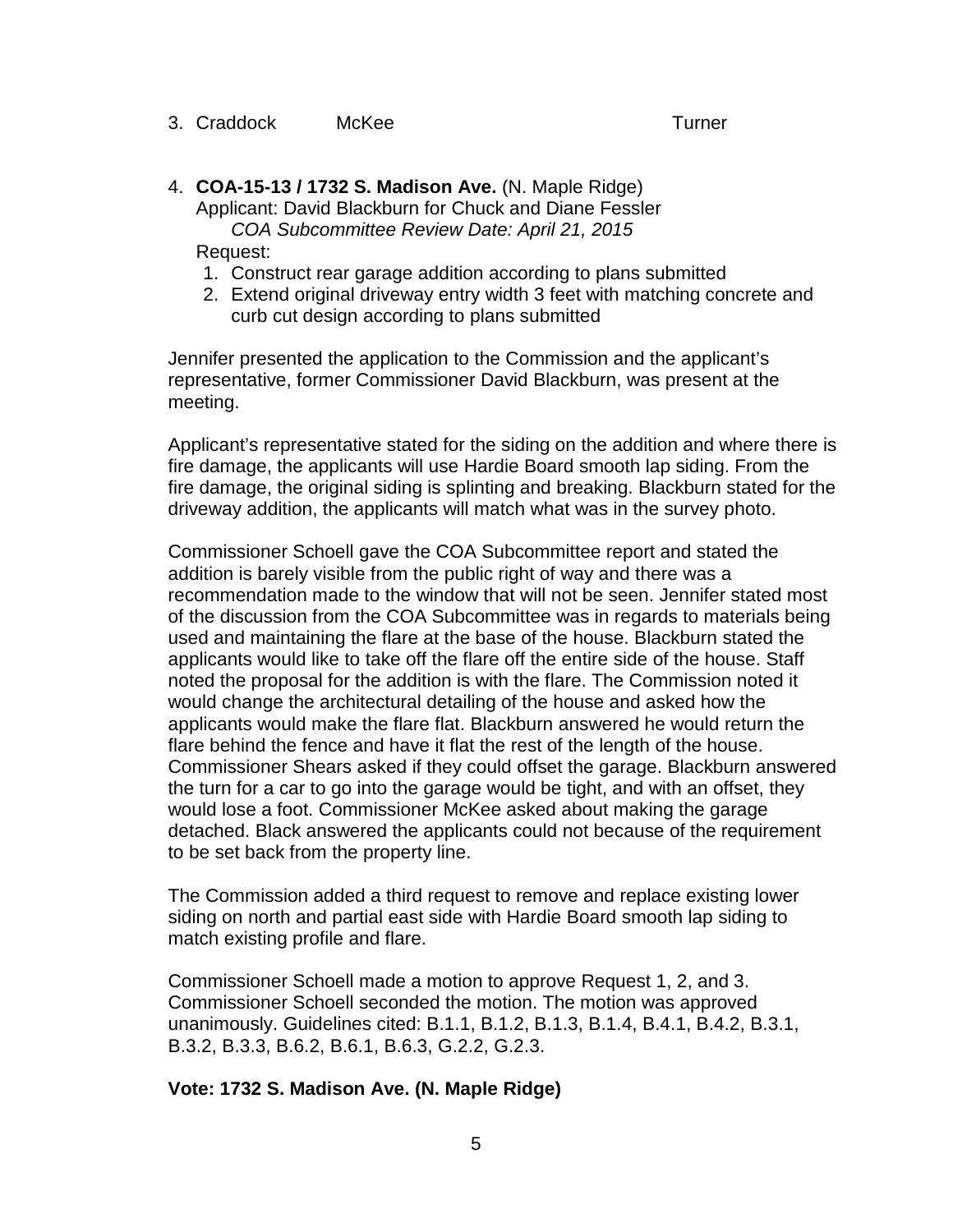## **In Favor Opposed Abstaining Not Present**

- 
- 2. Schoell and the set of the set of the set of the set of the set of the set of the set of the set of the set of the set of the set of the set of the set of the set of the set of the set of the set of the set of the set o
- 
- 4. McKee
- 5. Snyder
- 6. Sottong

### **1. Zoning Code Update Preservation Commission Comments**

Staff stated they did not receive any more comments from the last meeting. After the Commission votes, the collected comments will be submitted to city staff and Kirk Bishop, the consultant, who will give a presentation on May 15, 2015. At that time, the consultant may or may not have reviewed the comments submitted by the Preservation Commission.

Commissioner McKee made a motion to approve the Zoning Code Update Preservation Commission Comments. Commissioner Craddock seconded the motion. The motion was approved unanimously.

#### **Vote: Zoning Code Update Preservation Commission Comments**

| In Favor    | <b>Opposed</b> | Abstaining | <b>Not Present</b> |
|-------------|----------------|------------|--------------------|
| 1. Shears   |                | Synder     | Pounds             |
| 2. Schoell  |                |            | <b>Neal</b>        |
| 3. Craddock |                |            | Turner             |
| 4. McKee    |                |            |                    |
|             |                |            |                    |

5. Sottong

Visitor, Cherie Cook, stated she came to show support for the people in the historic neighborhoods and stated those residents do not receive interaction from the Preservation Commission. The Commission asked what kind of ideas she had in mind. Cook stated social gatherings and was not sure. The Commission stated they could not socially do to quorum, but the Commission updated to the guidelines, it was submitted to the neighborhoods.

#### **6. Approve the Certified Local Government (CLG) work plan and application for July 1, 2015– June 30, 2016. Budget: \$15,000 + Match: \$10,000 = TOTAL: \$25,000**

Jennifer presented the CLG Application to the Commission and stated the grant can be used for surveys, National Register of Historic Places nominations and so forth. What the Staff received from the State Historic Preservation Office [SHPO]

1. Shears **Pounds Pounds** 3. Craddock Turner